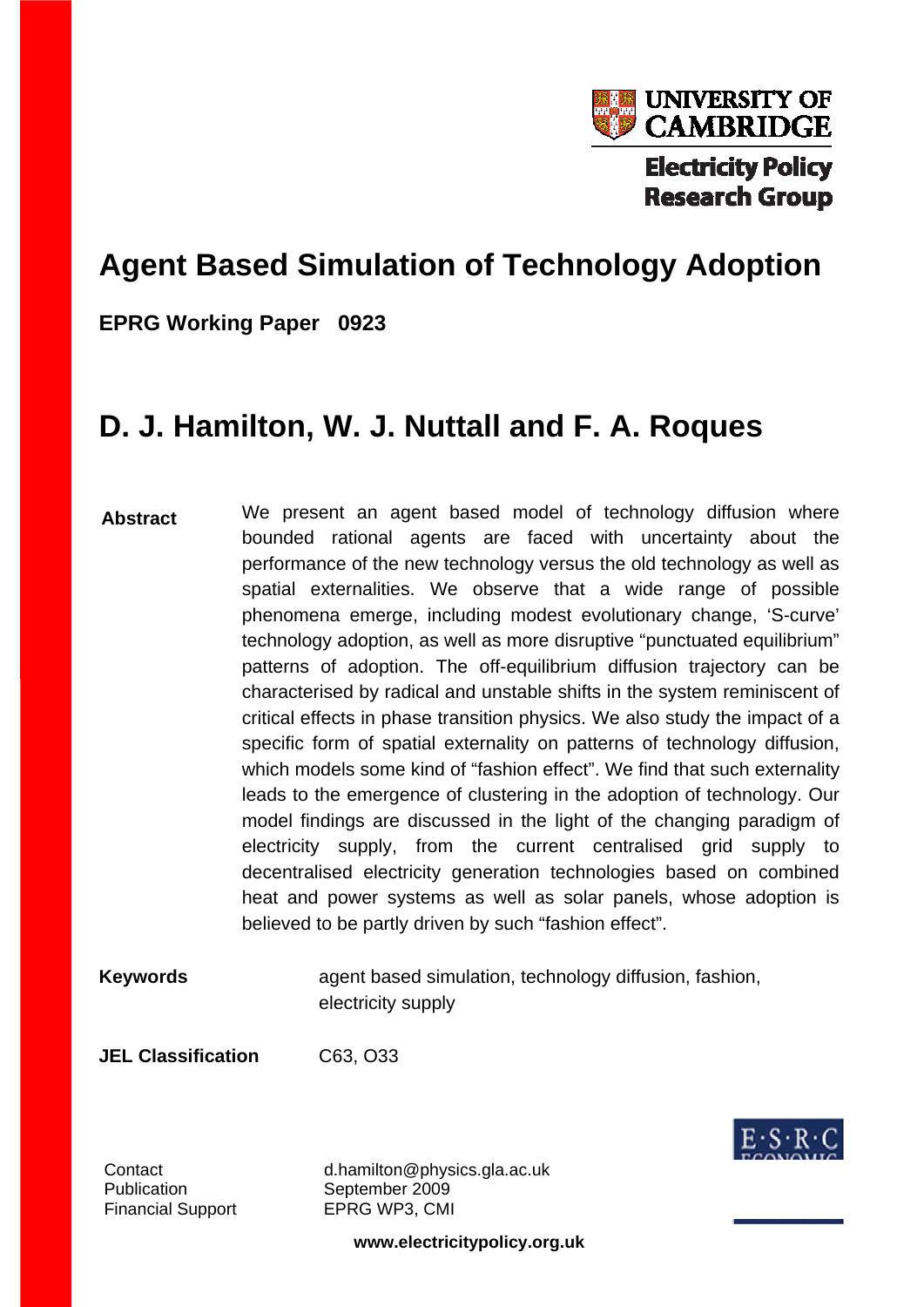## **AgentBased Simulation of Technology Adoption:**

**Possible phenomenologies associated with consumer shifts to local electricity generation**

*D. Hamilton*

## *W. J. Nuttall[1](#page-1-0)*

*F. A. Roques[2](#page-1-1)*

*15 September 2009*

## **Introduction**

The acceptance and spread of new technology in a market is commonly referred to as technology adoption or diffusion. It is an important topic of research in several disciplines, such as marketing, strategy, organizational behavior, economics, and the history of technology (Loch et al., 1999). The classical diffusion model is the *S*‐curve model of spreading innovations. This model has successfully been fitted to new product innovations in many industries (e.g., Gurbaxani 1990). However, Abernathy and Utterback (1978) first pointed out that industries often go through cycles of incremental innovations, punctuated by short periods of radical change. As noted by Loch et al. (1999), this pattern has been called "punctuated equilibrium," a term that originated in biology (Eldredge and Gould 1972) and subsequently was adopted in the management literature (e.g., Anderson and Tushman 1990, Mokyr 1990).

As surveyed in Loch et al. (1999), the literature presents a number of obstacles to switching between technologies. For example, organizational inertia and stable industry constellations may prohibit significant innovations for long

1

<span id="page-1-0"></span><sup>&</sup>lt;sup>1</sup> D Hamilton/ W J Nuttall: Judge Business School, University of Cambridge

Trumpington Street, Cambridge CB2 1AG, UK

<span id="page-1-1"></span><sup>2</sup> Present address: CNRS‐CIRED, Nogent, France

**Acknowledgements**

We are most grateful to the Electricity Policy Research Group at Cambridge University for its support of Agent Based simulation work of this type and to the Economic and Social Research Council for its grant to the EPRG under the Towards a Sustainable Energy Economy programme. We are most grateful to Tao Zhang for research assistance and advice. One of us (Fabien Roques) would like to acknowledge the financial assistance of the Cambridge‐MIT Institute.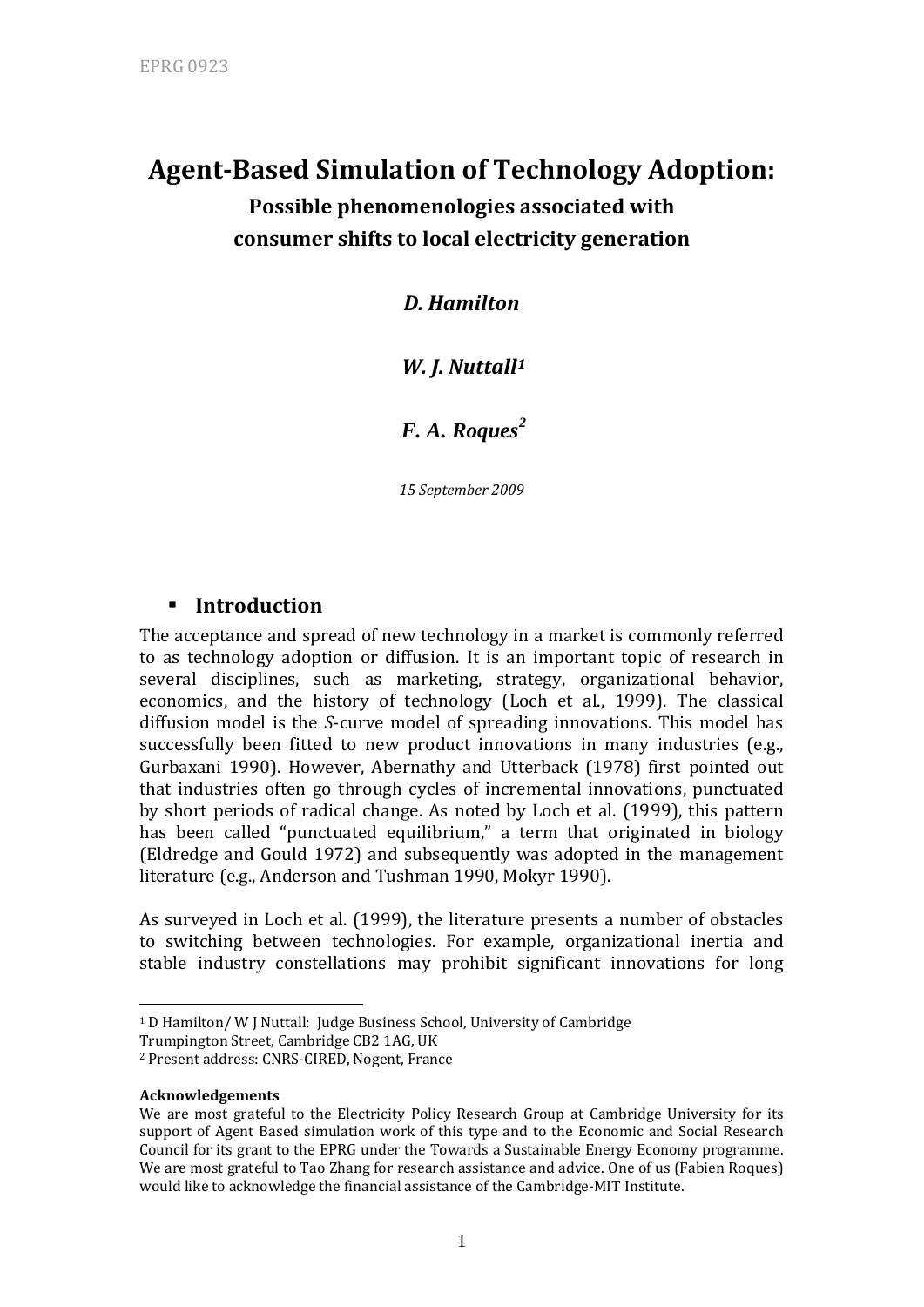periods until change is forced by a crisis. Cultural "openness" may also foster or inhibit significant technological changes, and interdependencies among multiple component technologies can prevent radical innovations for compatibility reasons. In a groundbreaking paper, Loch et al. (1999) developed a model that offers a different explanation for punctuated technology diffusion. In their theory, punctuated equilibrium may occur among bounded rational adopters who at any point in time choose the technology with the better performance, although with an imperfect capability of evaluation. Loch et al. (1999) demonstrated that punctuation can happen if positive externalities as well as uncertainty in the evaluation of a new technology are present in the system.

In this paper, we use a different modelling approach, based on an agent based simulation, to study further the dynamics of technology diffusion among bounded rational adopters when there are positive externalities as well as uncertainty about the performance of two technologies. A multi‐agent model consists of a number of software objects, the 'agents', interacting within a virtual environment. The strength of agent-based simulation is that it makes possible the study of the emergence of phenomenologies at the macro level from repeated interaction of simple agents at the micro level. The behaviour of the society is said to 'emerge' from the actions of its units.

The paper's objectives are twofold. First, we aim to assess whether there is the potential for the emergence of "punctuated equilibrium" patterns of technology adoption in an agent based model characterised by positive spatial externalities as well as uncertainty in the evaluation of a new technology; further, we aim to assess whether there is some scope for the system off‐equilibrium trajectory to exhibit behaviours characteristic of mathematically complex systems, such as avalanche effects and tipping points. Agent based simulation is particularly well suited to study such off‐equilibrium trajectories, as well as the impact of spatial externalities, thanks to the spatial representation of technology adoption on a stylised lattice.

The second objective of the paper is to study the impact of a specific type of spatial externality, which we refer to as the "fashion effect", on patterns of technology adoption. The penetration of many technologies is indeed driven not only by characteristics intrinsic to the technology, such as its relative performance with regard to the old dominant technology, but also driven by other features such as the impact of a "fashion effect" within a community of users. Examples of the impact of such effect include the disruptive patterns of diffusion of some luxury goods, or fashion related electronic equipment such as mobile phones; the sudden popularity of hybrid cars or hummers in the US can also be attributed to such "fashion effect". We model this "fashion effect" as a particular kind of spatial externality, which increases the attractiveness of one technology for those agents which have one of their neighbors equipped with the fashionable new technology. The objective is again to study both how the offequilibrium technology adoption trajectory is influenced by this fashion effect, and to explore the impact on spatial distribution of new technology adopters once a stable equilibrium is reached. We question in particular the likelihood of such "fashion effect" to give rise to spatial clusters of technology adoption.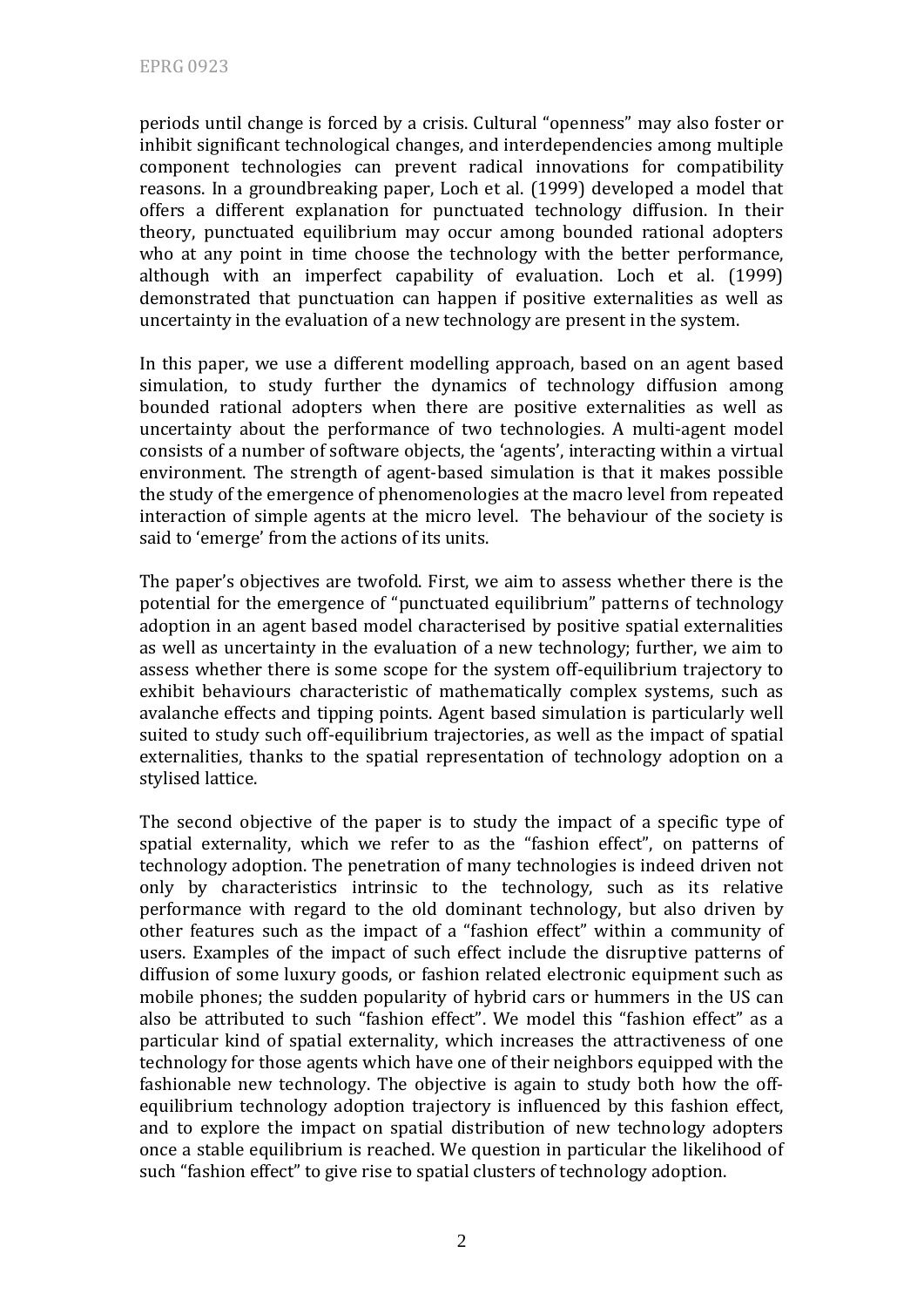These issues related to technology adoption are explored in the paper in the light of the electricity industry. While this industry is currently dominated by the traditional electricity system, where customers are connected to a grid which brings to them the power produced in a few large power stations, the electricity supply industry is undergoing profound structural change with the emergence of decentralized electricity generation technologies (Patterson, 200X). There is much debate about the penetration speed and patterns of new technologies such as decentralized combined heat and power or solar panels, which could substitute to traditional grid supply. There are many barriers, including technological and institutional lock in, to the adoption of such decentralized power supply technologies. There is also much uncertainty over the performance of such new technologies (i.e. some measure of competitiveness or attractiveness) as compared to the old grid supply technology. Besides, while combined heat and power technology is largely invisible, solar panels diffusion may be subject to different diffusion patterns due to the previously mentioned "fashion effect".

The paper is divided into five sections. The next section provides a literature review of models of technology adoption and of agent based models. The third section describes our agent based model of technology adoption. The fourth section concentrates on the simulation results and details successively the emergence of "punctuated equilibrium" adoption patterns, the "off-equilibrium" technology adoption trajectory, and the impact of the "fashion effect" on clustering. The fifth section concludes.

## **Literature review**

The classical technology diffusion model in the management literature is the *S*‐ curve model of spreading innovations. *S*‐curve growth (logistical growth) results when growth is proportional to the established base (contagion) and to the remaining untapped potential (Loch et al., 1999). While this model has been successfully fitted to new product innovations in many industries, other industries have also seen more disruptive patterns of technology diffusion. In many industries, long periods of incremental improvement tend to be interrupted by short periods of radical innovation (Abernathy and Utterback 1978, Utterback and Suarez 1993). Kummar and Kummar (1992) observe that the typical application of diffusion *S*curves is to new products or product categories opening up a new market potential, but not to the competition between an established and a new technology. This paper examines how a new technology diffuses in competition with an established technology.

Technology diffusion patterns alternating long periods of incremental improvement and short periods of radical innovation have been called "punctuated equilibrium," a term that originated in biology (Eldredge and Gould 1972) and subsequently was adopted in the management literature (e.g., Anderson and Tushman 1990, Mokyr 1990). Loch et al. (1999) provide a thorough survey of the management, marketing, and organization theory literature justifications for such diffusion patterns. Loch et al. (1999) categorize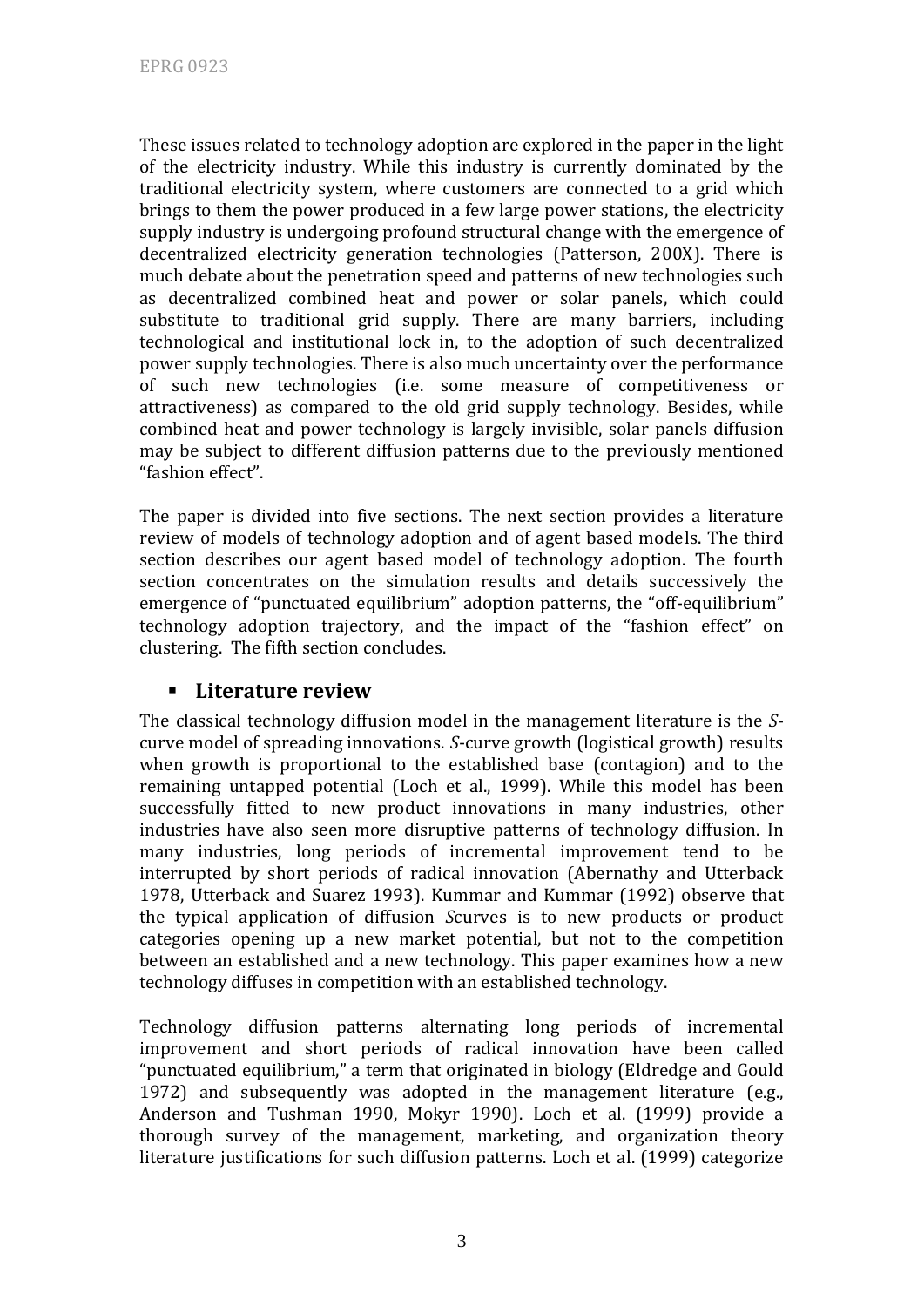the different arguments that have been brought forward to explain the existence of punctuated equilibria in technology diffusion as follows:

- "1. A radical innovation creates uncertainty (for producers as well as users), which needs to be resolved before widespread adoption can occur.
- 2. The new characteristics of the technology may destroy existing firm competences, which contributes to inertia within firms.
- 3. In addition, a new technology may be incompatible technically with other components of complex systems of which it is a part.
- 4. It may also upset the balance of co-operation and interests in the business network that has evolved around the old technology and its complements.
- 5. Finally, it may encounter resistance in society at large"

Our model, similarly to Loch et al. (1999)'s model of technology diffusion, offers a different explanation for the existence of punctuated equilibrium behavior. Loch et al. (1999) show that "even in the absence of inertia or compatibility issues, punctuated equilibrium-type diffusion can happen, provided that two factors are present: some positive network externalities, and uncertainty about the performance of the new technology." While we use a completely different modeling approach, based on agents simulation, our model is linked to the large literature on so-called evolutionary models of technological change technology adoption pioneered by Nelson and Winter (1982). Similarities between our model and the evolutionary approach include the assumption that actors are profit driven but unable to optimize because of bounded rationality. Actors simply choose the "best" out of the currently available technologies, without being capable of perfect evaluation or of anticipating the system equilibrium.

An extensive literature building on Nelson and Winter (1982) has developed on this evolutionary approach to technology diffusion, which Silverberg et al. (1990, p. 75) define as "the diffusion of techniques and new products under conditions of uncertainty, bounded rationality and endogeneity of market structures as a disequilibrium process". Most of the literature, to the exception of Loch et al. (1999), focuses on *firm* market shares and pioneer advantage, whereas our model emphasizes the *technology* and the possibility of its sudden adoption across the user population. The other strands of literature related to our model of technology adoption are reviewed in Loch et al. (1999), and include the so called path dependence models with positive externalities. Positive externalities are also referred to as "bandwagon" adoptions (e.g., Abrahamson and Rosenkopf 1997). These models emphasize that small initial advantages may determine which one of possibly several competing technologies is chosen by the user community.

The second main difference between our agent based simulation model and the evolutionary approach of technology diffusion models is that we focus on the off‐ equilibrium behavior of the system, or the system dynamics, until an equilibrium is possibly reached. Human societies, institutions and organisations are complex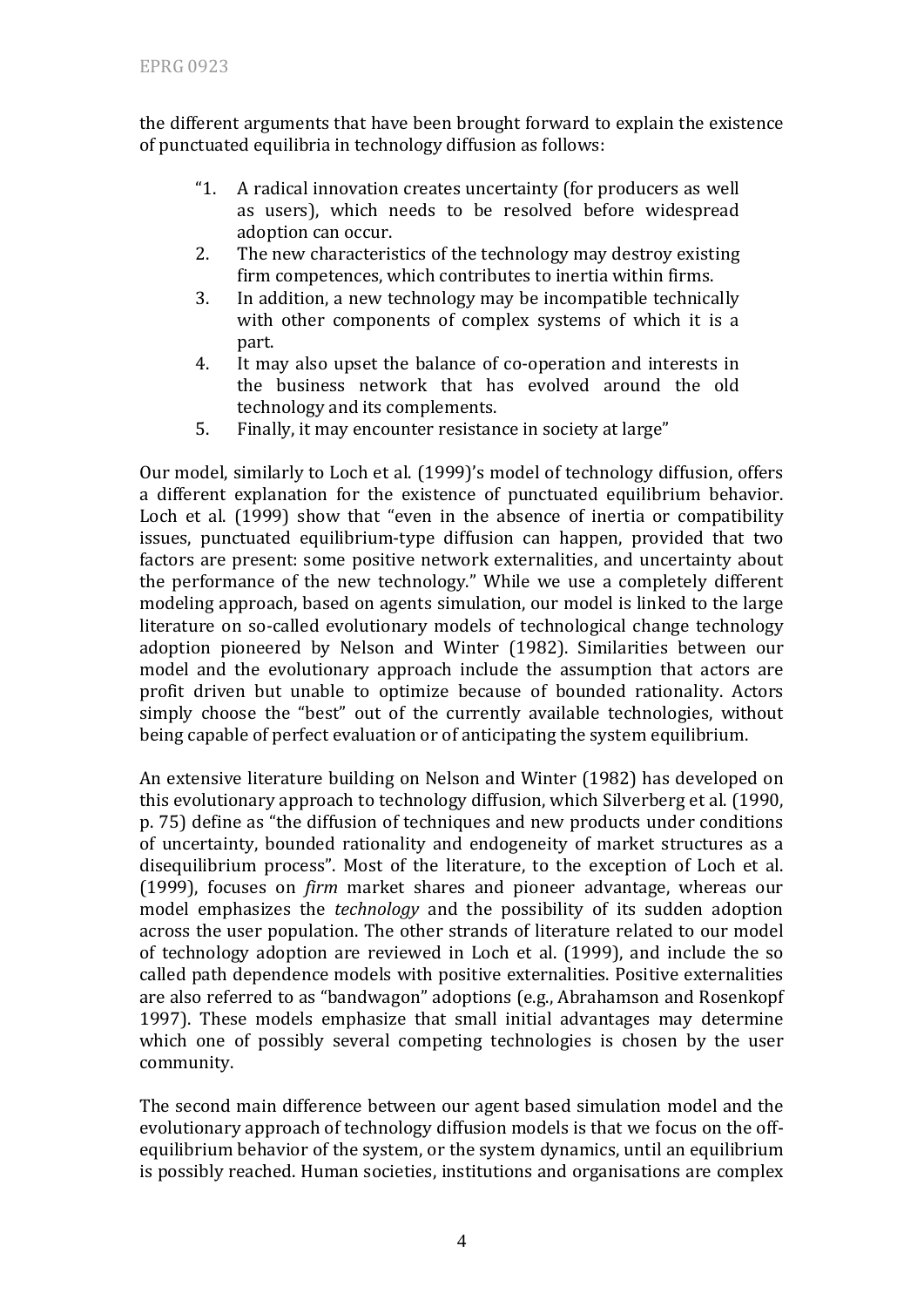systems, using 'complex' in the technical sense to mean that the behaviour of the system as a whole cannot be determined by partitioning it and understanding the behaviour of each of the parts separately, which is the classic strategy of the reductionist physical sciences. One reason why human societies are complex is that there are many, non‐linear interactions between their units, that is between people. The behaviour of the society is said to 'emerge' from the actions of its units (Gilbert, 2004). Our model aims to assess there is some scope for the technology adoption in a population off-equilibrium trajectory to exhibit behaviours characteristic of mathematically complex systems, such as avalanche effects and tipping points.

There are two fundamental attributes of mathematical complex systems: First complex systems of the type discussed here are based upon a very large number of spatially separated decision agents, each making constrained choices subject to a very simple set of predetermined rules. Second these complex systems are generally extremely resilient, yet nevertheless very small disturbances can generate profound changes. In this way such complex systems can exhibit the famous 'butterfly effect' of chaos theory (Gleick, 1988).

When the interaction of the agents is contingent on past experience, and especially when the agents continually adapt to that experience, mathematical analysis is typically very limited in its ability to derive the dynamic consequences (Axelrod and Tesfatsion, 2006). In this case, agent based modeling might be the only practical method of analysis. Our model allows investigating how large‐ scale technology adoption arises from the micro-processes of interactions among many agents. As surveyed by Dawid (2005), neoclassical models belonging to the evolutionary approach are indeed limited to explain and reproduce important stylized facts about innovation, technological change and industry evolution. Tier weaknesses have been discussed among other places in Dosi et al. (1995), Dosi et al. (1997), Sutton (1997) or Klepper and Simons (1997). Dawid (2005) demonstrates that quite a few of these observed patterns of technology adoption can be rather robustly reproduced using agent based models. As he points out, "this is particularly encouraging since these patterns are in no way explicitly incorporated into these models, but are *emergent properties* of the aggregate behavior in complex models, which in many cases are built upon rich micro foundations incorporating at least some of the key features of the processes involved in actual technological change."

As noticed by Axelrod and Tesfatsion (2006), agent based modeling is "a method for studying systems exhibiting the following two properties: (1) the system is composed of interacting agents; and (2) the system exhibits emergent properties, that is, properties arising from the interactions of the agents that cannot be deduced simply by aggregating the properties of the agents." Much of the insight into the phenomenology of two‐dimensional (2‐D) computational models of large‐scale systems stems from techniques developed by theoretical and computational condensed matter physicists. It is not our intent in the work reported here to develop physics‐based models of socio‐economic systems from which we might obtain scientific predictive power. Rather we merely aim to extrapolate from physics-based modelling insights, which although they fall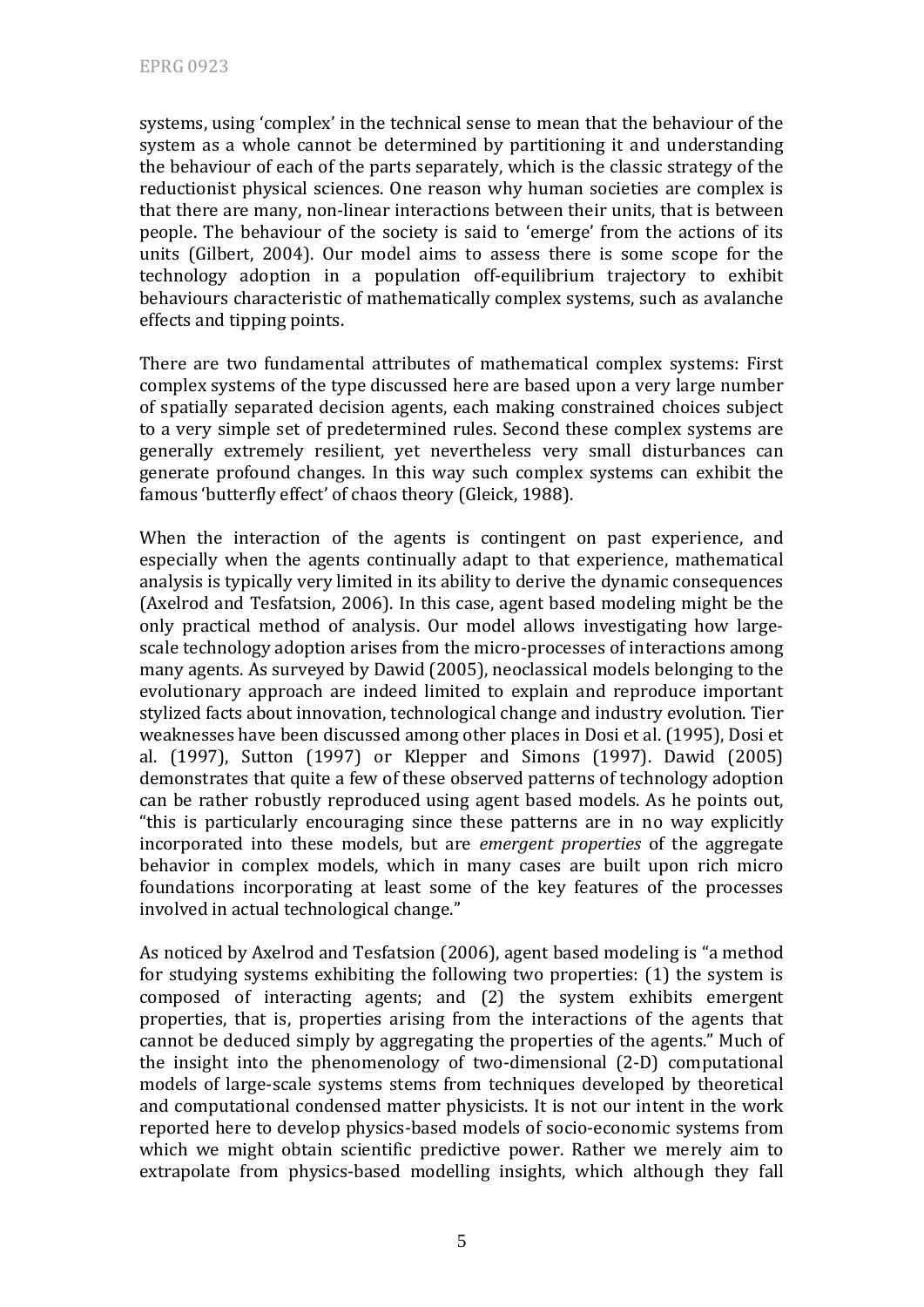short of a full theory of phase transitions, might provide us with insight into the broad types of system behaviour that might occur – so called phenomenologies. In so doing, we aim to explore the range of possible phenomenologies for these systems and to gain insight into possible robustness and fragility of societal uptake of an innovation.

While it is undeniable that physics is the traditional intellectual discipline with the greatest proximity to the ideas of complexity science, it is important to acknowledge other relevant scientific disciplines (notably ecology and geology) that have done much to push forward our understanding of complexity in the last thirty years. Some work in biology has formalized punctuation as switching between stable equilibria in the system (Foster and Young 1990). This relationship has been described comprehensively and accessibly by Philip Ball in his book *Critical Mass* (2005).

The most famous example of social agent‐based simulation has been developed economist and social scientist Thomas Schelling, Nobel Laureate Economics (2005). Schelling's work has demonstrated that racial segregation can emerge in communities from the behaviours of autonomous agents each individually exhibiting only very small racial prejudices (Schelling, 1978). Many hundreds of multi-agent social simulation models have now been designed and built, to examine a very wide range of social phenomena. It is not practicable to review all of these, and even describing a representative sample would be a difficult exercise. However, there are dimensions along which models can be arranged (see e.g. Gilbert, 2004; Hare and Deadman 2004; David et al 2004).

In summary, the contribution of this article lies in the application of agent based modeling to study the off‐equilibrium phenomenologies characterizing punctuated equilibrium technology diffusion patterns. The key resulting insight is to show how the combination of positive externalities and performance uncertainty at the micro (agent) level alone may cause a "catastrophic" (that is, sudden and unforeseeable) adoption of a new technology at the macro level, independent of the absolute performance comparison or other managerial and context variables, thereby shedding new light on the micro level roots of such evolution first observed by Loch et al. (1999).

## **Description of the Model**

### **Context and Premise – Distributed Electricity Generation**

In the early twenty‐first century the developed world is dominated by concerns for energy security and for climate change. Against these backdrops there is a renewed emphasis being given to possible shifts in the electricity system away from the historically dominate paradigm of large-scale centralised generation, high voltage transmission and distribution and the sale of electricity through suppliers to end‐user consumers. Some such as Walt Patterson (1999) argue that our needs would be better served and the adverse externalities minimised if a large proportion of electricity consumers were to break their dependence upon centralised grid‐based electricity and rather generate electricity much closer to its point of use. In extremis this proposition suggests that individual residential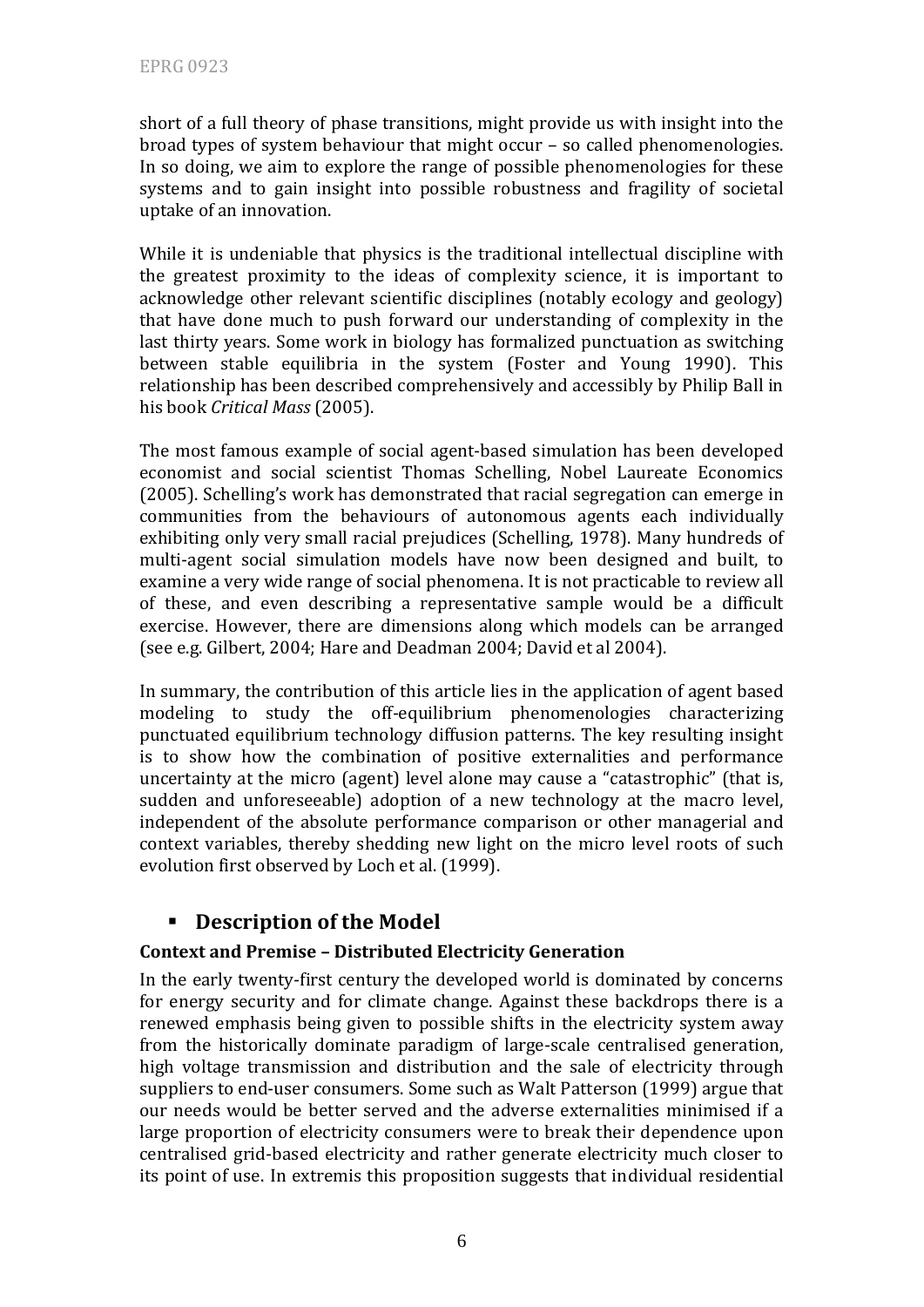electricity users and small businesses should consider investing in, and making use of, small scale electricity generation technologies such as solar Photovoltaics and micro‐Combined Heat and Power. These and other similar technologies are described in a book Future Electricity Technologies and Systems edited by Jamasb, Politt and Nuttall (2006).

In its White Paper on Energy of May 2007 the UK Department of Trade and Industry gives prominence to distributed electricity generation. Paragraph 3.5.0 of the W hite Paper states:

"In the context of the governments overall policy goals, we believe that any action to address these barriers [cost, lack of reliable information, electricity industry issues and regulatory barriers] should:

- 1 Stimulate take‐up of cost‐effective low‐carbon distributed generation;
- 2 provide a means of enabling distributed generators to realise a reasonable economic value from their schemes;
- 3 reduce complexity involved in setting up as a distributed generator [...];
- 4 encourage where possible, further development of distributed generation within the licensed framework rather than outside of it."

In extremis this gets down to the level of household generation. It is this possible shift in electricity end use and demand, albeit in a highly stylised form, that we seek to model in the simulations reported in this paper.

### **The Agent Based Model**

In order to model a system involving technology adoption within an agent based framework and investigate the dynamics of such a system, we consider a spatially discrete 'city' populated with interacting, autonomous agents representing electricity consumers. The time evolution of the this system is studied for a given set of initially predetermined rules and conditions. The only non‐deterministic element in the model is the perceived relative attractiveness between old and new technologies, which represents the main driver for change and is stochastic in nature. The agents can be of one of two types, either 'residential' or 'business' consumers. This difference is a crucial aspect of the model as the residential consumers are influenced by a spatial externality in the form of a fashion effect, while the business consumers are not. The consumer agents receive electricity from one of three sources: the grid ('Grid' the initial default provider), solar power ('Solar') or from Combined Heat and Power ('CHP'). Each agent repeatedly makes an assessment of the relative attractiveness of the competing technologies leading to a decision whether to stay with the old technology (supply from the grid) or to switch to the new one (decentralized generation at home/business through either CHP or solar panels). The model can be best described by separating its constituent elements into three distinct categories: the global model parameters, the intrinsic attributes of the agents and the criteria used by the agents in evaluating the available technologies.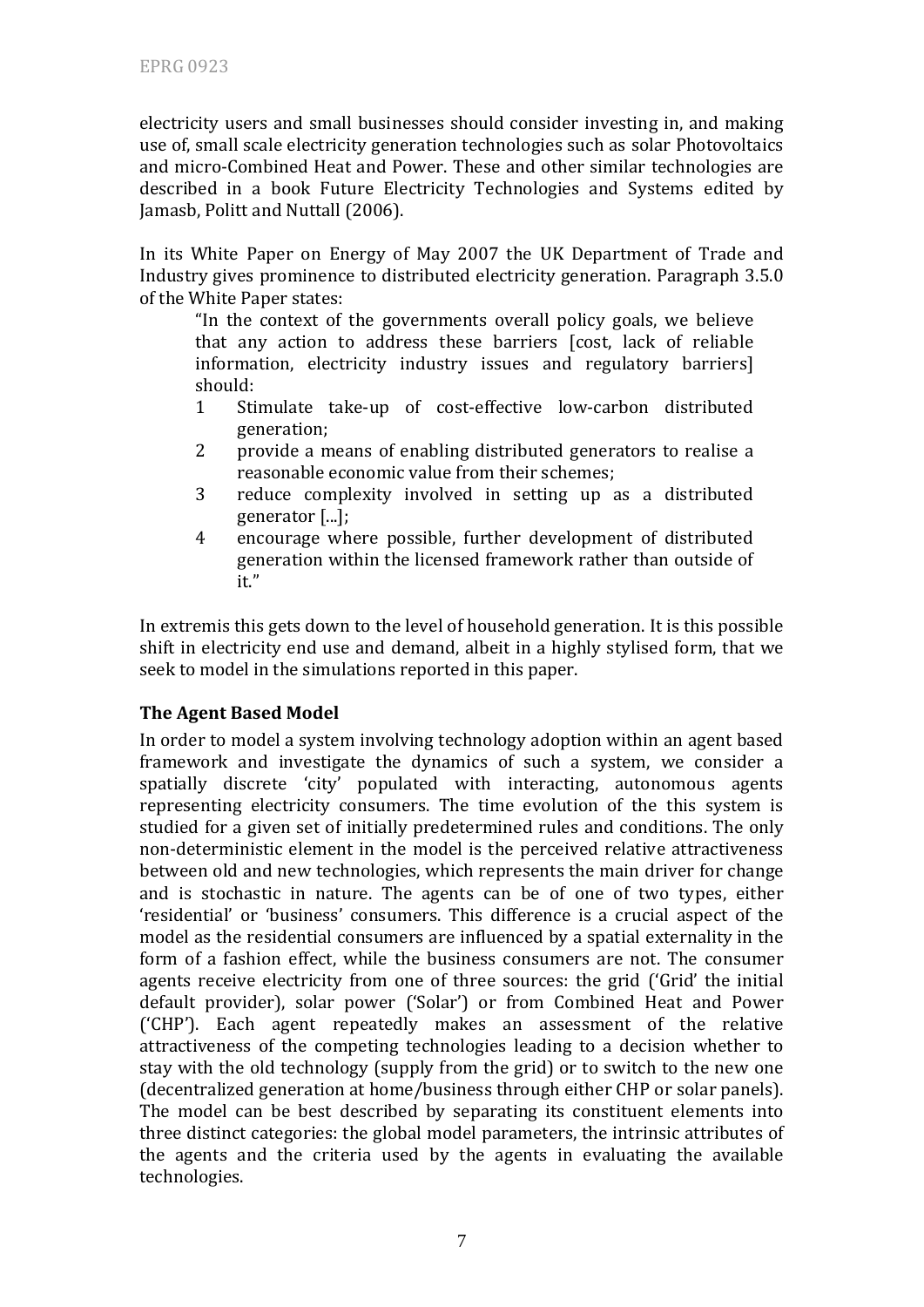The model is constructed on a square lattice of N cells, with each cell either occupied by a consumer agent or empty (as shown in figure 1). This stylized city is randomly seeded according to three global parameters: the lattice size, the overall agent density and the ratio of business to residential consumers. Detailed sensitivity studies have been performed to assess the impact of varying these three parameters, as well as the effect of employing periodic or non‐periodic boundary conditions. We postpone a discussion of the significance of the business to residential agent ratio until the next section. In all other cases involving variation of the lattice size, the overall density or the boundary conditions, the net result is that the the time evolution and system dynamics remain unaltered and only the time required before the system reaches equilibrium is affected. In order, therefore, that many different configurations of the model could be studied in a computationally efficient manner, a default lattice size of 6400 cells (80 x 80), periodic boundary conditions and an overall agent density of 1 were employed in the simulations presented in this paper.3

Time is incremented in twelve-hour periods, with agents updating their own evaluation of the competing technologies continuously but making decisions to change to a particular technology asynchronously according to a Poisson process. It is important to incorporate this asynchronous decision‐making as it has been observed, for example by Loch et al. (1999), that a model with consumers making decisions in lock‐step is not only unrealistic, but can drastically perturb the very system dynamics of interest in the present study. The net result of this approach is that each agent has its own internal clock with respect to the global clock. It is assumed that all agents are identical in the sense that they measure performance in the same fundamental way, although each agent has its own threshold for change  $w_i$  (for the ith agent). These thresholds are normally distributed among the agents around some appropriately chosen common value.

It is further assumed that there are no switching costs between the various technologies, and that agents choose to switch technologies based solely on their perception of the relative attractiveness of the old technology (the grid) compared to the new technologies (CHP and solar panels). A global parameterized attractiveness function A(t) is therefore introduced, which is weighted heavily in favour of the old technology at the start of the simulation and is stochastic with some minimal spread, in order to reflect the uncertainty over the impact of technological progress on the performance of the new versus the old technologies. As the simulation progresses, the magnitude of the relative attractiveness function decreases in proportion to the number of agents switching away from the old technology, while the stochastic spread becomes greater.

<sup>&</sup>lt;u>.</u> <sup>3</sup>The model underpinning this work makes use of the *Swarm* tools originally developed at the Santa Fe Institute, NM USA for the simulation of collections of concurrently interacting agents ([www.swarm.org\)](http://www.swarm.org/). The simulations make use of a set of open‐source libraries written in both Objective‐C and JAVA. The model was constructed on a standard desktop Linux PC and run on a multi‐node Linux farm.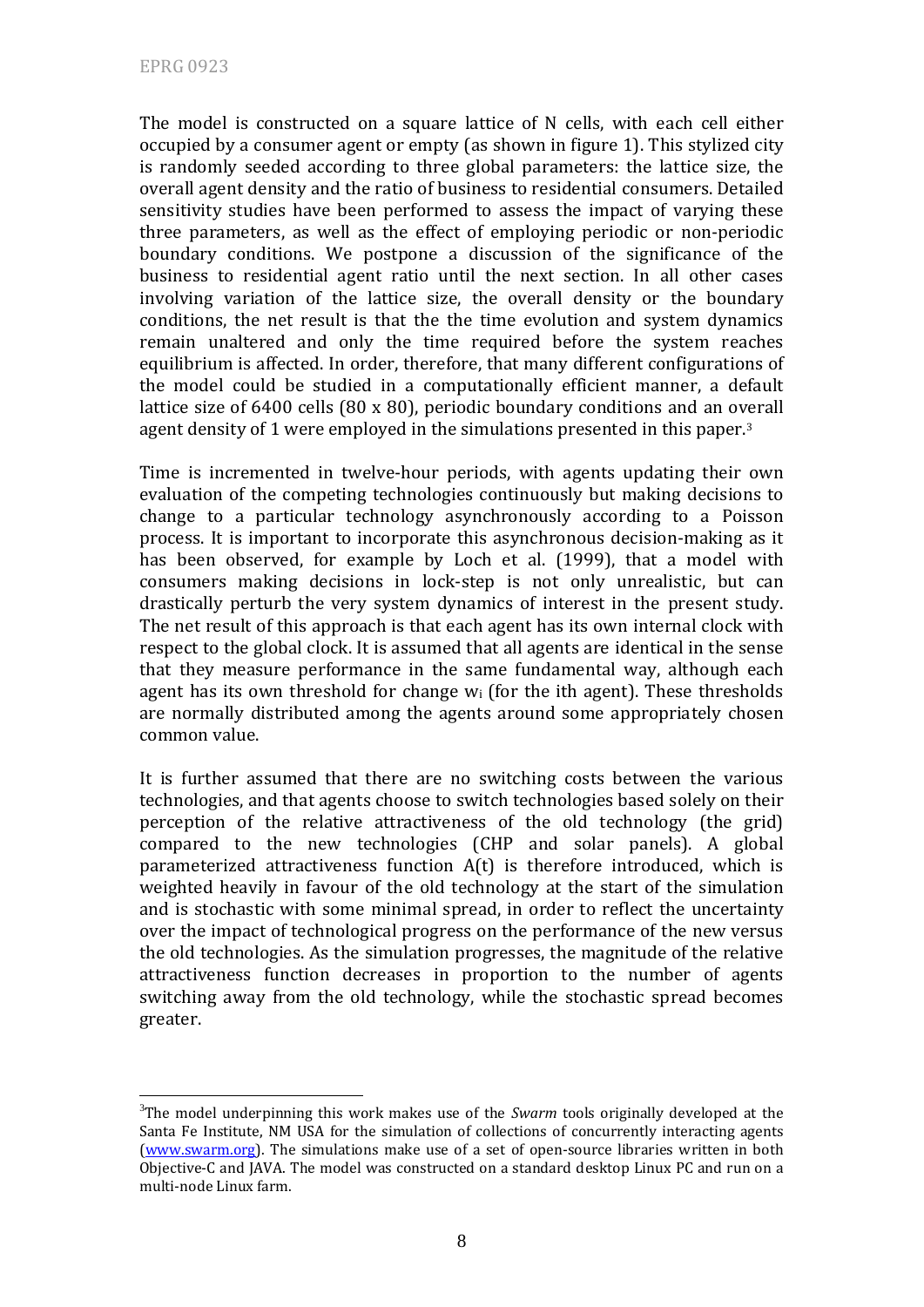All agents start the simulation by getting their electricity from the grid. Their evaluation criteria (for both residential and business consumers) are determined at an individual agent level and depend on their imperfect perception of the relative attractiveness between technologies. The following factors, which are established and fixed before the simulation starts, represent the agents' perception regarding the competing technologies and therefore control their decision‐making. The ith agent's level of 'satisfaction' with the old technology is represented by a continuous function  $S_i(t)$  that can take values between 0 and 1. For each time-increment dt, the agents update their level of satisfaction according to the formula:

 $S_i(t + dt) = K_i S_i(t)$ 

where  $K_i$  can hold one of three values  $K_i^*$ ,  $K_i^*$ , or 1:

 $K_i = K_i$ <sup>+</sup> corresponds to the situation where the grid is relatively attractive,  $S_i(t) > A(t);$ 

 $K_i$  =  $K_i$  corresponds to the situation where the grid is relatively unattractive,  $S_i(t) < A(t)$ ;

 $K_i = 1$  is a normalization correction to ensure S remains between 0 and 1 at the extremes.

Here,  $K_i^+$  and  $K_i^-$  are coefficients for the rise and fall in consumer satisfaction, the values of which are normally distributed around appropriately chosen values in order to reflect a spread in the willingness among the agents to switch technologies. To incorporate the fact that the status quo is usually preferred over change, these coefficients are chosen to be correspondingly asymmetric. Like the threshold parameters, the satisfaction coefficients are assigned to the consumer agents before the start of a simulation run. The final step in the process occurs when it becomes time for an individual agent to make a decision as to whether to switch away from the grid. At this point, determined by the agent's internal clock, a simple comparison is made between the level of satisfaction and the threshold for change; if the satisfaction has dropped below the threshold the agent switches to one of the new technologies.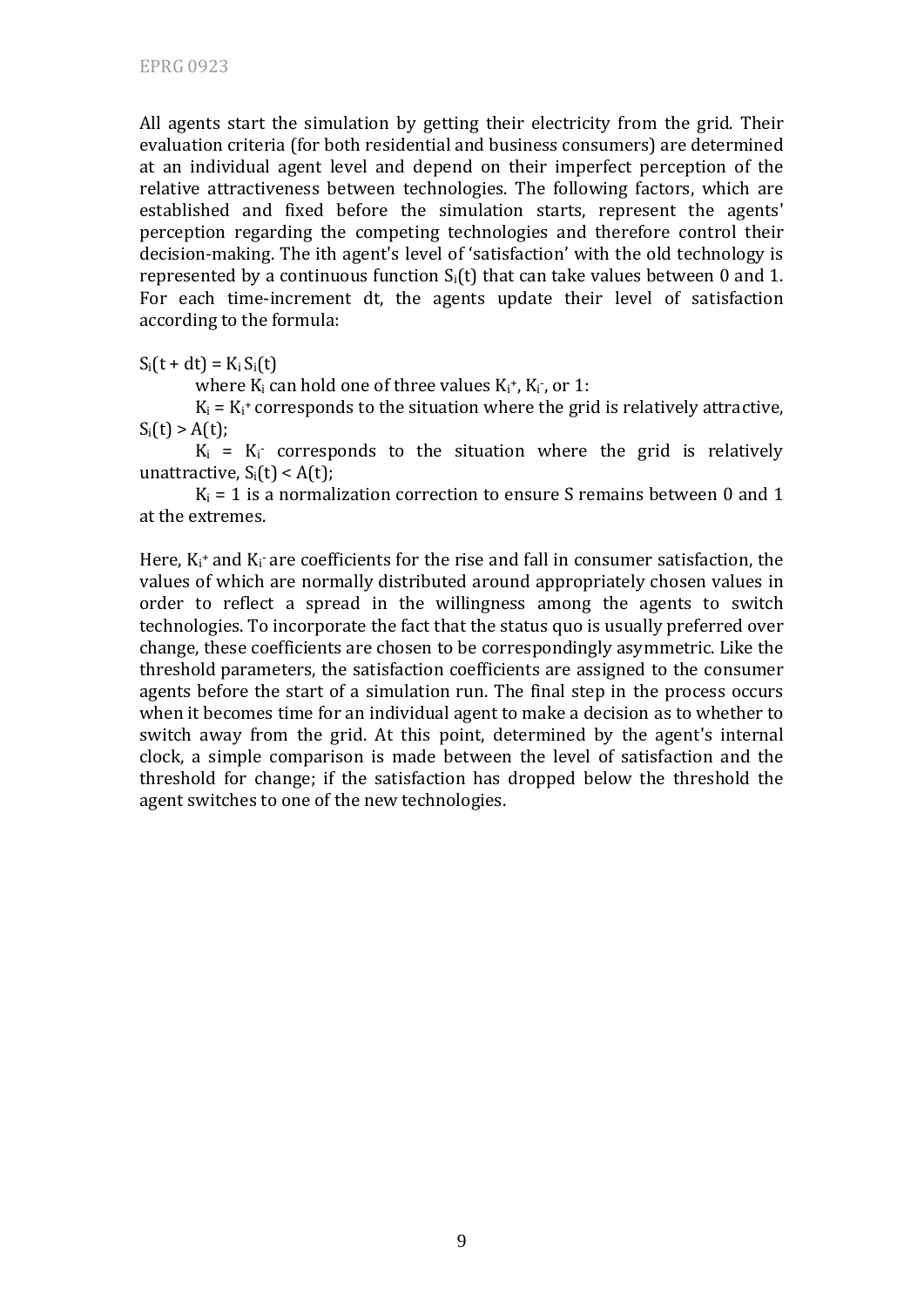

**Figure 1: The model 'city' populated with residential and business electricity consumers, where the black squares represent empty sites. At the start, all consumers get their electricity from the grid (blue for residential and grey for business). The consumers can then choose to switch to solar (green/yellow) or micro combined heat and power (orange/red) sources. To eliminate edge effects the model has periodic boundary conditions.**

The final element in the model involves incorporating a spatial externality in the form of a fashion effect. All consumer agents have a 'supply preference' probability. If the agent, as described in the previous paragraph, is to switch the source of its electricity supply away from the grid then the supply preference probability determines whether it will move to Solar or CHP. For the business consumers there is an equal probability for each throughout the entire simulation, representing the fact that business consumers in our simple model are not influenced by any kind of fashion effects. This is, however, not the case for the residential consumers. These agents are subject to fashion effects that take the form of a nearest neighbour interaction. This means that if any of a residential consumer's neighbours has solar power then that consumer's supply preference shifts incrementally in favour of Solar. In other words, the greater the number of neighbours that have moved to Solar the greater the extent to which a given agent will prefer Solar.

## **Results of the Simulations**

A very large number of simulations have been run over the full possible range of initial parameter settings. As a result it is found that the variation of only two parameters yield profound effects on the time evolution of the system and the corresponding fundamental dynamics. These are the initial value of the relative attractiveness function (A<sub>initial</sub>) and the ratio of business to residential consumers (R). This latter parameter governs the importance of spatial nearest neighbour fashion effects in the model. It is in some senses equivalent to the overall density.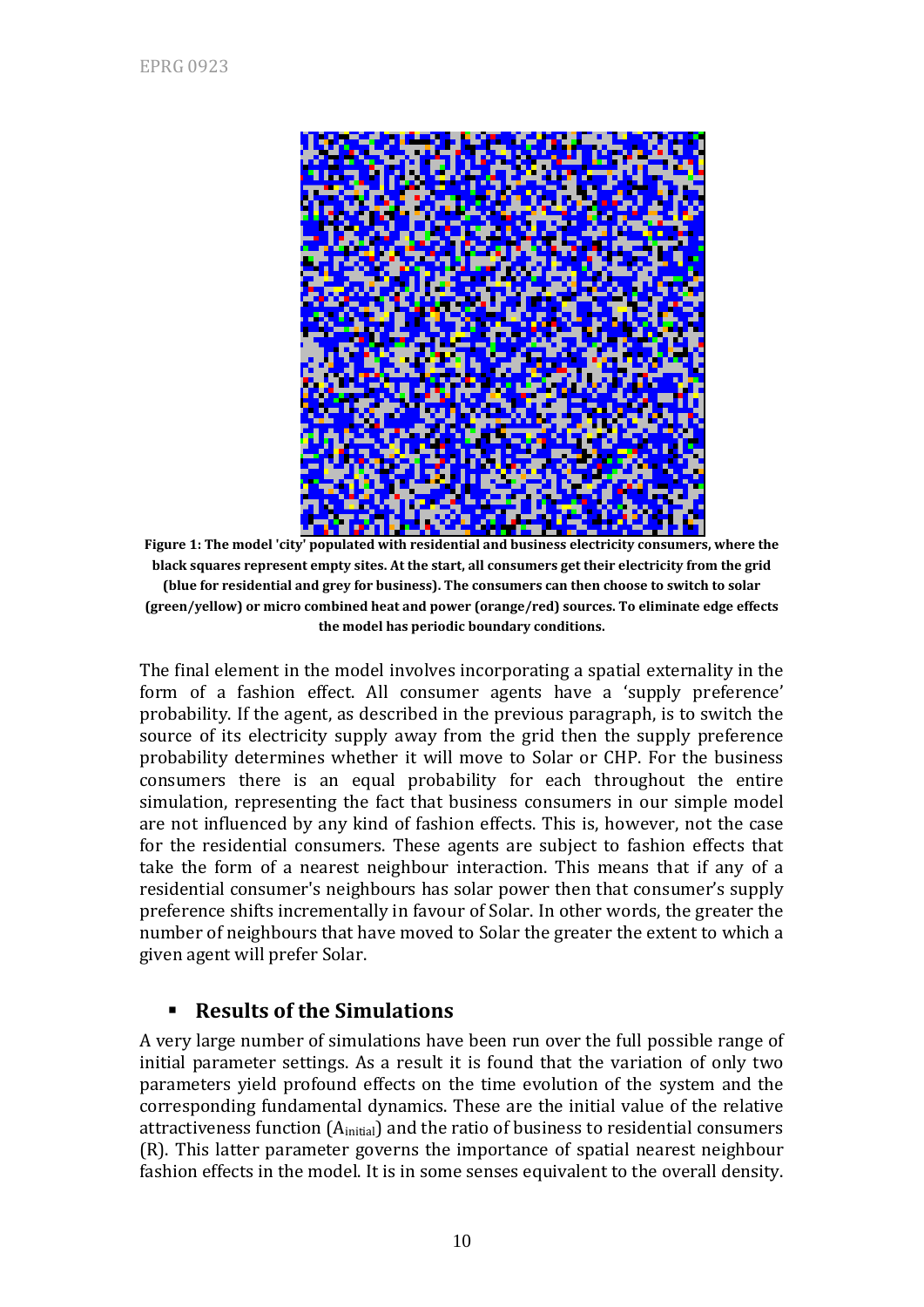For the purposes of investigating the system dynamics, we have chosen to focus on the variation of this parameter rather than of the overall density. It is, in our opinion, a more direct and intuitive parameter. Figure 2 shows the three distinct diffusion trajectories which were observed in the model as characterized by these two key parameters, as well as the city in its equilibrium state. For simplicity and clarity, both residential and business consumer agents have the same colour-scheme in figure 2. The first case is termed 'Stable' and is characteristic of simulations in which  $A<sub>initial</sub>$  is very large and the fashion effects are weak (i.e. there are relatively few residential consumer agents). In such systems a stationary state or equilibrium is achieved straightforwardly and rapidly. The time evolution of such a system would hold few surprises for policy makers in our fictional world. It is a slight evolutionary shift from the preexisting status quo. Trends are good and behaviours appear predictable and stable. Note that most consumers remain with the Grid, and because of the fashion effects more consumers switch to Solar than to CHP.

The second panel of figure 2 illustrates a different case, termed 'Asymptotic'. In this case Ainitial is very small and fashion effects are very strong (i.e. there are a very large number of residential consumer agents). Once again a stationary, equilibrium state is reached straightforwardly and rapidly. In this case however we see a large-scale disruptive adoption of Solar technology and a haemorrhaging of consumers from the Grid. This case is therefore very different from the slight evolutionary behaviour shown in the first panel of figure 2. There is a large literature on the now ubiquitous observation of S‐curves in technology adoption. Indeed, S‐curves have been observed previously in agent‐based simulations of technology adoption. Such behaviours were posited by Everett Rogers in his Diffusion of Innovation Theory (1995). In Rogers' model, technology adoption starts slowly with the 'innovators' followed with greater take‐up coming from the 'early adopters'. The highly non‐linear S‐curve ends with the final slow adoption of the technology by the 'laggards'. In the case of this work we regard the S‐shape of the curve revealed in the middle panels of figure 2 to be nothing more than a direct mathematical consequence of the normal distributions adopted for the distribution of consumer agent thresholds. Nevertheless by a logical inversion the emergence of S‐curves might be argued to validate our selection of normally distributed consumer agent thresholds.

The lower panels of figure 2 reveal the most interesting effects and these form the main basis of the work presented here. These data correspond to a case intermediate to those considered previously and described as 'Near‐Critical'. In this case A<sub>initial</sub> is neither exceptionally large nor exceptionally small. Similarly nearest neighbour fashion effects are neither dominant nor negligible. As in the other two cases a stable stationary, equilibrium state is achieved although it takes longer than in either of the other two cases. What is most dramatic, however, is the nature of the shift from starting conditions to final stationary state. In this case it is not smooth, monotonic or well suited to trend analysis. Behaviours of this type are to be expected in systems exhibiting the attributes of scientific complexity discussed earlier. These sudden shifts in agent behaviour are an emergent property of the complex system and are not the result of sudden shocks to the system. That is, they occur without specific trigger events and any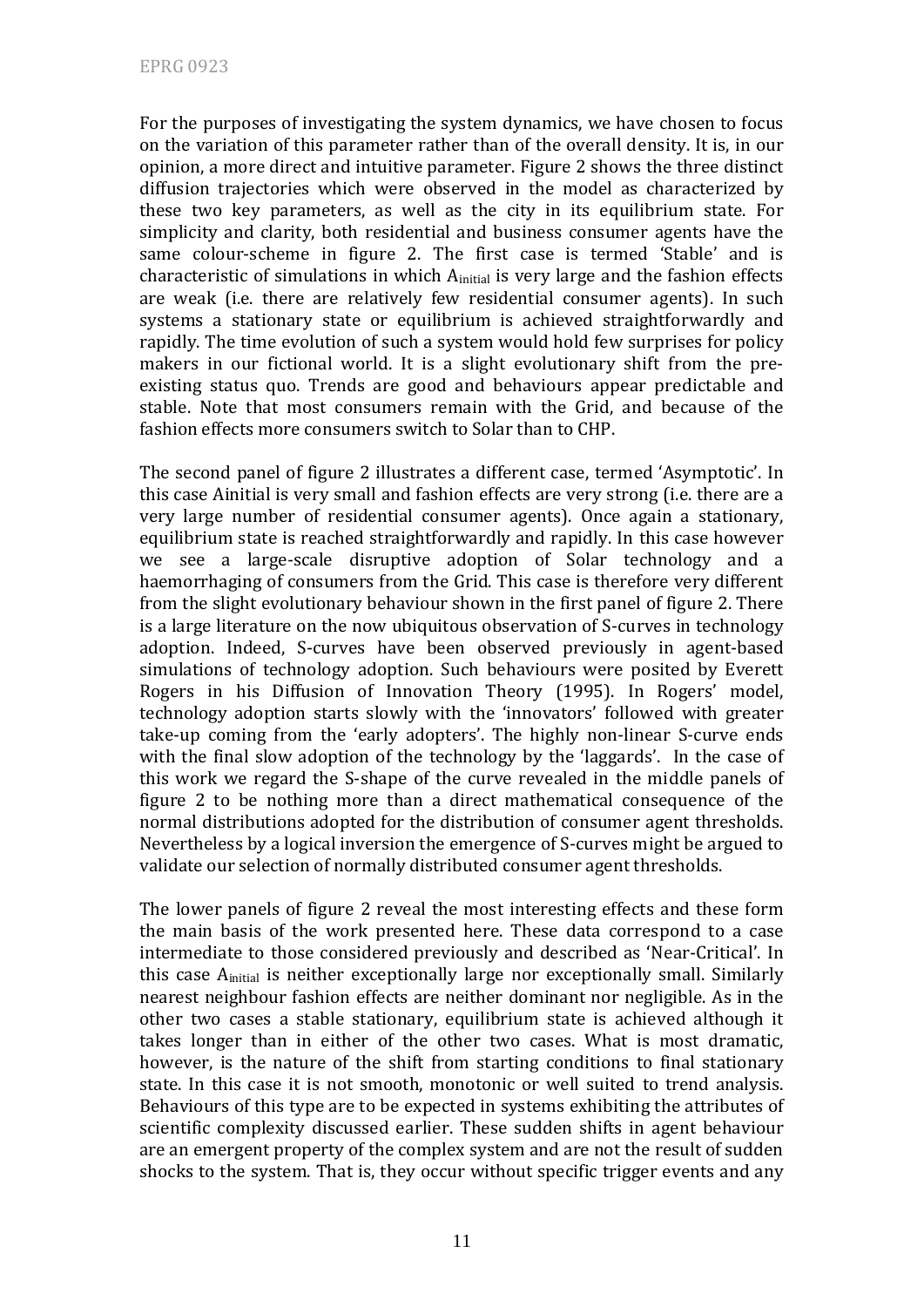policy‐maker in our stylized fictional city looking for explanation would be well advised to avoid looking for targets to blame or for a sudden collapse of the rules and policies governing the system. The sudden shifts observed are merely a phenomenon to be expected in a system that exhibits typical complex, non‐linear effects on the way to achieving a stationary state. The behaviours are simply a direct consequence of the original rules and agent properties established before the start of the simulation. Our extensive analysis has reassured us that the sudden system shifts seen in the bottom panel of figure 2 are not a consequence of any of the stochastic processes occurring during the running of the model.

Figure 3 shows the percentage of consumers which remain with the Grid once equilibrium has been reached, which in the parlance of phase transition physics we shall term the the 'order parameter' of the equilibrium state. This variable has been calculated from the average value obtained from three separate simulation runs for each bin. The nature of each equilibrium stationary state, and hence the value of the order parameter, has been binned in the two key parameters Ainitial and R. Fundamentally we see the phase space of these two parameters to show two states, the first a state in which at equilibrium effectively no consumer agents remain as customers of the grid. The second a state in which a clear proportion of grid consumers remain. The transition between the two is not particularly sudden or abrupt and this leads us to conclude that this model system may indeed reveal 'critical phenomena' in phase transition terms. For states where only a small, but non‐zero, number of customers remain on the grid we expect that relatively unusual phenomena might occur that in the absence of the insight from this work might perplex analysts and policy makers. It is our intention to extend and broaden our investigations into these and related phenomena. In so doing we hope that we might be able to draw insight and inspiration from complexity science to the very real challenges facing our modern energy systems.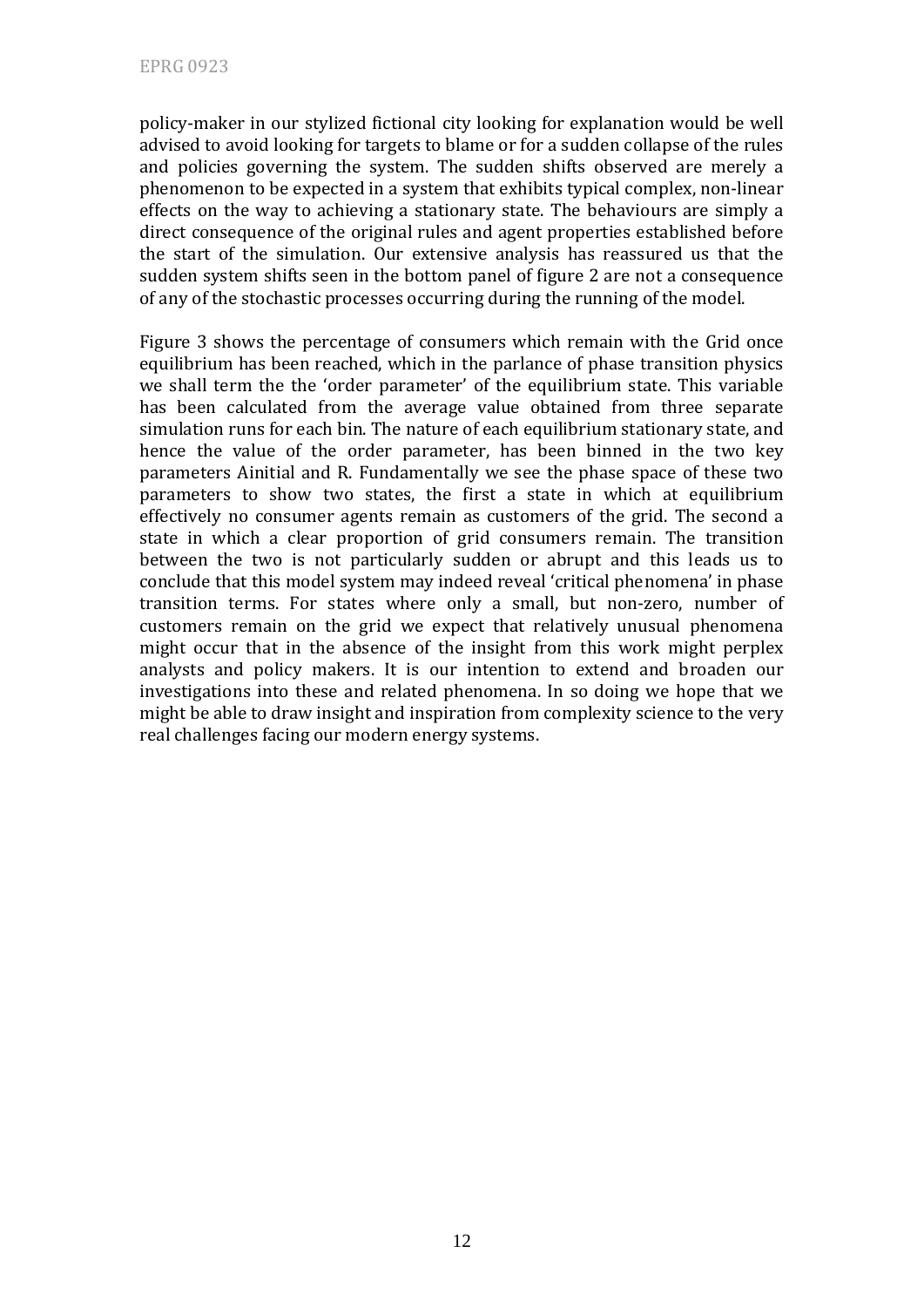

Figure 2: **A comparison of three different scenarios. Only two of the model parameters were varied in order to make this comparison: the relative attractiveness between technologies and the ratio of business to residential consumers (i.e. the percentage of consumers influenced by their neighbours). The overall agent density is 1 and the colourscheme is the same for both business and residential consumers (blue for grid, orange for solar and green for CHP).**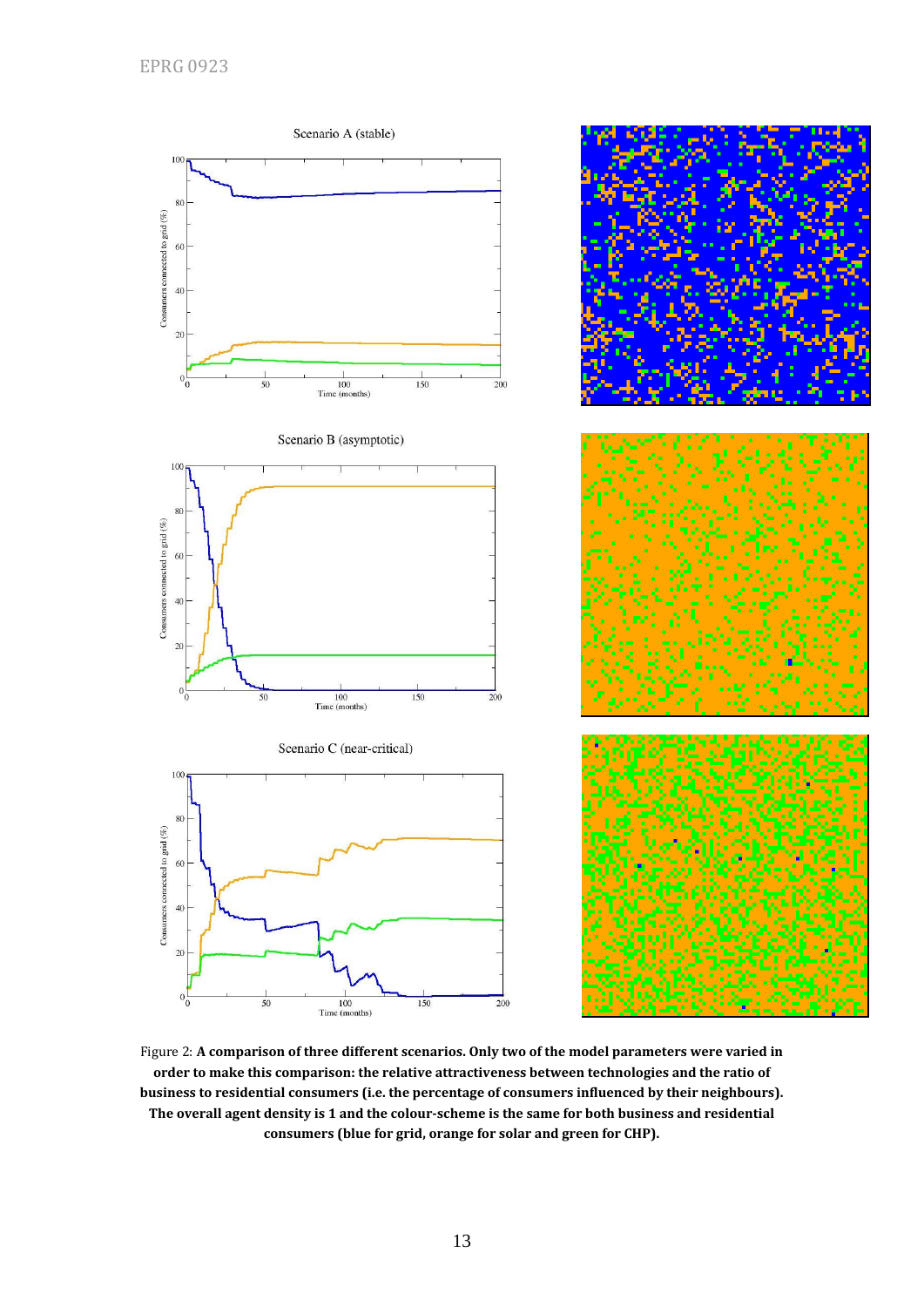

Figure 3: **Phase diagram showing the percentage of consumers remaining on the grid at equilibrium as a function of both the relative attractiveness (Ainitial) and the ratio of business to residential consumers (R).** 

## **Conclusions**

In this work we present results obtained from a simple and highly stylised agent based simulation of consumer attitudes to electricity supply. The main motivation for this work is the demonstration that micro‐interactions and the subsequent system dynamics and can play an important role in technology diffusion, a role which is not included in the management literature paradigm based on equilibrium states alone. The model adopted involves a very large number of simple agents making decisions based upon current conditions. No money or agent memory is involved in the model. The model is therefore unrealistic in that it possesses no inter‐temporal effects that might arise from the banking of money, a time preference of money or a memory of previous conditions. We find that in this simplified model the dominant factors driving the system dynamics are the degree to which the competing technologies are perceived to be relatively attractive and the significance of a nearest neighbour interaction modelling a fashion effect. We observe, depending on these initial conditions: small evolutionary changes; S‐curve technology adoption and the elimination of the customer base for the grid; and, in a situation highly reminiscent of phase transition physics, states where profound shifts occur in response to negligibly small triggers.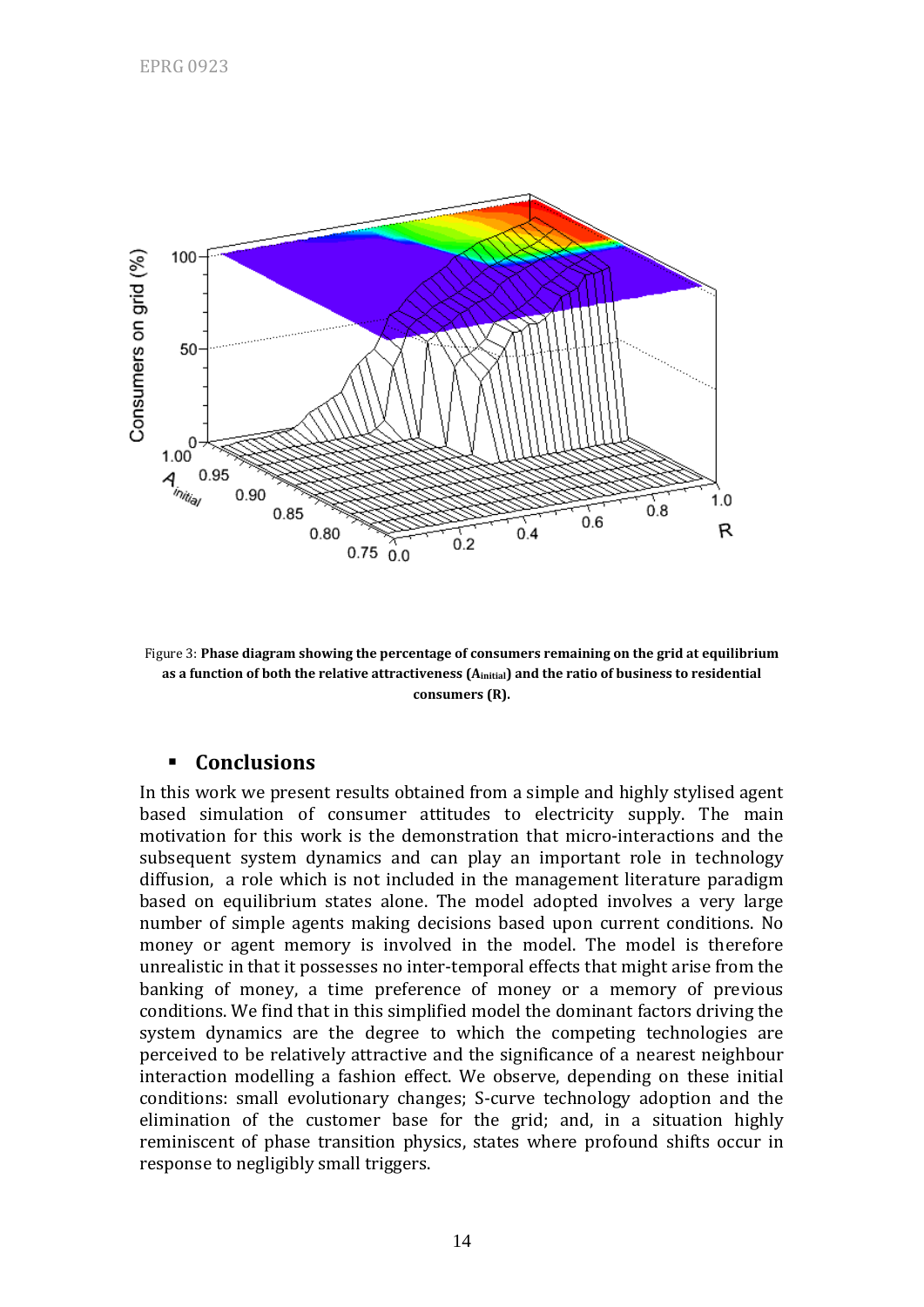#### **References**

- Abernathy, W. J., J. Utterback. 1978. Patterns of industrial innovation.*Tech*. *Rev*. **80** June–July 40– 47.
- Abrahamson, E., L. Rosenkopf. 1997. Social network effects on the extent of innovation diffusion: A computer simulation. *Org*. *Sci*.**8** (3) 289–309.
- Anderson, P., M. L. Tushman. 1990. Technological discontinuities and dominant designs. *Admin*. *Sci*. *Quarterly* **35** 604–633.
- Axelrod Robert and Leigh Tesfatsion (2006), "A Guide for Newcomers to Agent‐Based Modeling in the Social Sciences", Appendix A in Leigh Tesfatsion and Kenneth L. Judd (Eds.), Handbook of Computational Economics, Vol. 2: Agent-Based Computational Economics. Handbooks in Economics Series, Elsevier/North‐Holland, Amsterdam, the Netherlands, 2006.
- Ball, Philip 2005*, Critical Mass How One Thing Leads to Another*, Arrow Books, London
- David, N. Maria Bruno Marietto, Jaime Simão Sichman and Helder Coelho (2004) 'The Structure and Logic of Interdisciplinary Research in Agent‐Based Social Simulation'. *Journal of Artificial Societies and Social Simulation* vol. 7, no. 3 http://jasss.soc.surrey.ac.uk/7/3/4.html
- Dawid, Herbert (2005), "Agent‐Based Models Of Innovation And Technological Change," In preparation for publication in: K. Judd and L. Tesfatsion (eds.) (2005), Handbook of Computational Economics, Volume 2: Agent‐Based Computational Economics, North‐ Holland.
- Dosi, G., Marsili, O., Orsenigo, L. and R. Salvatore (1995), "Learning, market selection and the evolution of industrial structures", Small Business Economics, 7: 411‐436.
- Dosi, G., Malerba, F., Marsili, O. and L. Orsenigo (1997), "Industrial structure and dynamics: evidence, interpretations and puzzles", *Industrial and Corporate Change*, 6, 3‐24
- Eldredge, N., S. J. Gould. (1972). Punctuated equilibria: An alternative to phyletic gradualism. T. J. M. Schopf, ed. *Models in Paleobiology*.
- Gilbert, Nigel (2004), Agent‐based social simulation: dealing with complexity, Working Paper, Centre for Research on Social Simulation, University of Surrey, Guildford UK, 2004.
- Gleick, J. (1988), *Chaos: Making A New Science,* Penguin Books, London.
- Gurbaxani, V. 1990. Diffusion in computing networks: The case of Bitnet. *Comm*. *ACM* **33**(12) 65– 75.
- Hare, M. and Peter Deadman (2004) 'Further towards a taxonomy of agent‐based simulation models in environmental management'. *Math. Comput. Simul*. Vol. 64(1), pp. 25‐40.
- Jamasb T, Nuttall WJ and Pollitt MG, (2006) *Future Electricity Technologies and Systems,* Cambridge University Press, Cambridge UK.
- Klepper, S. and K. Simmons (1997), "Technological extinctions of industrial firms: an enquiry into their nature and causes", Industrial and Corporate Change 6: 379‐460.